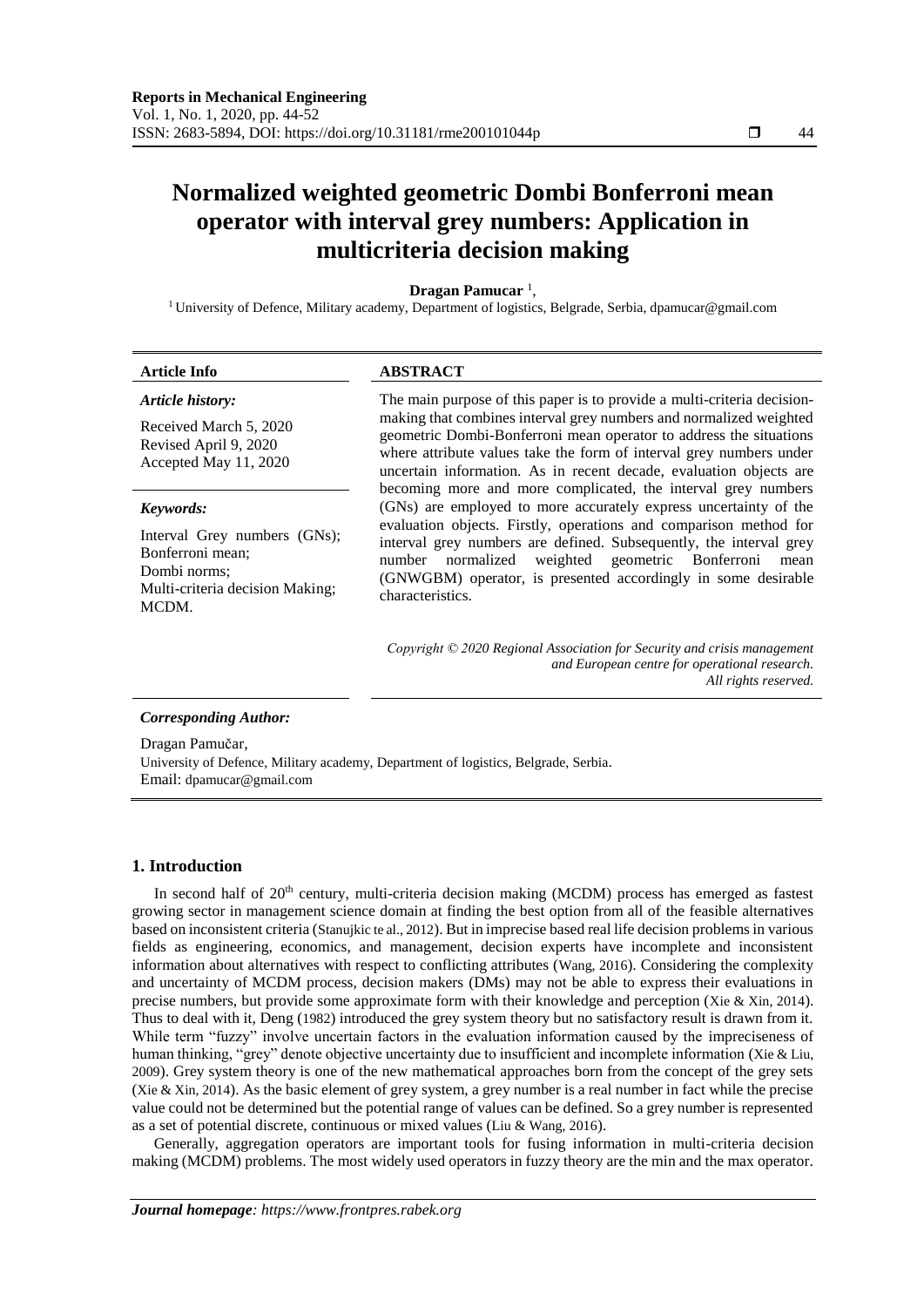45

However, in the case of min-max operators, the main disadvantage is that the result is determined only by one variable and the other has no influence. Also, the min-max operators are not analytic, their second derivative is not continuous (Dombi, 2009). These disadvantages of traditional min-max operators in fuzzy environment are successfully eliminated by generalized Dombi operator class. Also, Dombi T-norms (TN) and T-conorms (TCN) have general parameters of general TN and TCN, and this can make the aggregation process more flexible. Making decisions in real systems requires rational understanding of the relationship between attributes and elimination of the impact of awkward data. For this purpose, Bonferroni (Bonferroni, 1950) introduced the Bonferroni mean (BM) operator, allowing the presentation of interconnections between elements and their fusion into unique score function. Obviously, Bonferroni and Dombi aggregators can successfully achieve this goal. According to the author's knowledge, there has been no research up to date considering the fusion of the Dombi and Bonferroni aggregators in interval grey environment represented by interval grey numbers (GNs). Therefore, logical goal and motivation for this study is to show hybrid Dombi-Bonferroni aggregator for the transformation by GNs.

The remainder of this paper is structured as follows: the second section of the paper shows the basic settings of GN, arithmetic operations with GN and mathematical presentation of Dobmi i Bonferroni aggregators. The third section of the paper presents a novel hybrid GNNWDBM aggregator and its application.

## **2. Preliminaries**

#### **2.1. Operations on Interval Grey Numbers**

*Definition 6*. Grey number operation is a special operation defined on sets of intervals. In analog to the real numbers, arithmetic operations between two grey numbers  $\mathcal{D}\Upsilon_1 = [\underline{\Upsilon}_1, \Upsilon_1]$  and  $\mathcal{D}\Upsilon_2 = [\underline{\Upsilon}_2, \Upsilon_2]$  are defined by the following expressions (Deng, 1982):

(1) Adding of grey numbers "
$$
+
$$
"  
\n
$$
\otimes \Upsilon_1 + \otimes \Upsilon_2 = [\underline{\Upsilon}_1, \overline{\Upsilon}_1] + [\underline{\Upsilon}_2, \overline{\Upsilon}_2] = [\underline{\Upsilon}_1 + \underline{\Upsilon}_2, \overline{\Upsilon}_1 + \overline{\Upsilon}_2]
$$
\n(1)

(2) Subtraction of grey numbers " - "  
\n
$$
\otimes \Upsilon_1 - \otimes \Upsilon_2 = [\underline{\Upsilon}_1, \overline{\Upsilon}_1] - [\underline{\Upsilon}_2, \overline{\Upsilon}_2] = [\underline{\Upsilon}_1 - \overline{\Upsilon}_2, \overline{\Upsilon}_1 - \underline{\Upsilon}_2]
$$
\n(2)

(2)  
\n(3) Multiplication of grey numbers "
$$
\times
$$
"  
\n
$$
\otimes \Upsilon_1 \times \otimes \Upsilon_2 = [\underline{\Upsilon}_1, \overline{\Upsilon}_1] \times [\underline{\Upsilon}_2, \overline{\Upsilon}_2] = \begin{bmatrix} \min \{ \underline{\Upsilon}_1 \underline{\Upsilon}_2, \underline{\Upsilon}_1 \overline{\Upsilon}_2, \overline{\Upsilon}_1 \underline{\Upsilon}_2, \overline{\Upsilon}_1 \overline{\Upsilon}_2 \}, \\ \max \{ \underline{\Upsilon}_1 \underline{\Upsilon}_2, \underline{\Upsilon}_1 \overline{\Upsilon}_2, \overline{\Upsilon}_1 \underline{\Upsilon}_2, \overline{\Upsilon}_1 \overline{\Upsilon}_2 \} \end{bmatrix}
$$
\n(3)

(4) Division of grey numbers "
$$
^{\prime\prime}
$$
  
\n
$$
\otimes \Upsilon_1 \div \otimes \Upsilon_2 = [\underline{\Upsilon}_1, \overline{\Upsilon}_1] \times \left[\frac{1}{\overline{\Upsilon}_2}, \frac{1}{\underline{\Upsilon}_2}\right], \otimes \Upsilon_2 \notin 0
$$
\n(4)

(5) The n<sup>th</sup> root of grey 
$$
\otimes \Upsilon
$$
  
\n
$$
(\otimes \Upsilon)^{1/n} = \left[ (\underline{\Upsilon})^{1/n}, (\overline{\Upsilon})^{1/n} \right]
$$
\n(5)

*Example 2.* If we assume that  $\mathcal{D}Y_1 \in [3,5]$  and  $\mathcal{D}Y_2 \in [2,6]$  are two interval grey numbers and *n*=2, then we can show that:

an snow that:  
\n
$$
\begin{aligned}\n\otimes Y_1 + \otimes Y_2 &= [3, 5] + [2, 6] = [5, 11] \\
\otimes Y_1 - \otimes Y_2 &= [3, 5] - [2, 6] = [-3, 3] \\
\otimes Y_1 \times \otimes Y_2 &= [3, 5] \times [2, 6] = \left[ \frac{\min\{6, 18, 10, 30\}}{\max\{6, 18, 10, 30\}} \right] = [6, 30] \\
\otimes Y_1 \div \otimes Y_2 &= [3, 5] \times \left[ \frac{1}{6}, \frac{1}{2} \right] = \left[ \frac{\min\{ \frac{3}{6}, \frac{3}{2}, \frac{5}{6}, \frac{5}{2} \}}{\max\{ \frac{3}{6}, \frac{3}{2}, \frac{5}{6}, \frac{5}{2} \}} \right] = [0.5, 2.5]\n\end{aligned}
$$
\n
$$
(\otimes Y_1)^{1/2} = [(3)^{1/2}, (5)^{1/2}] = [1.73, 2.24]
$$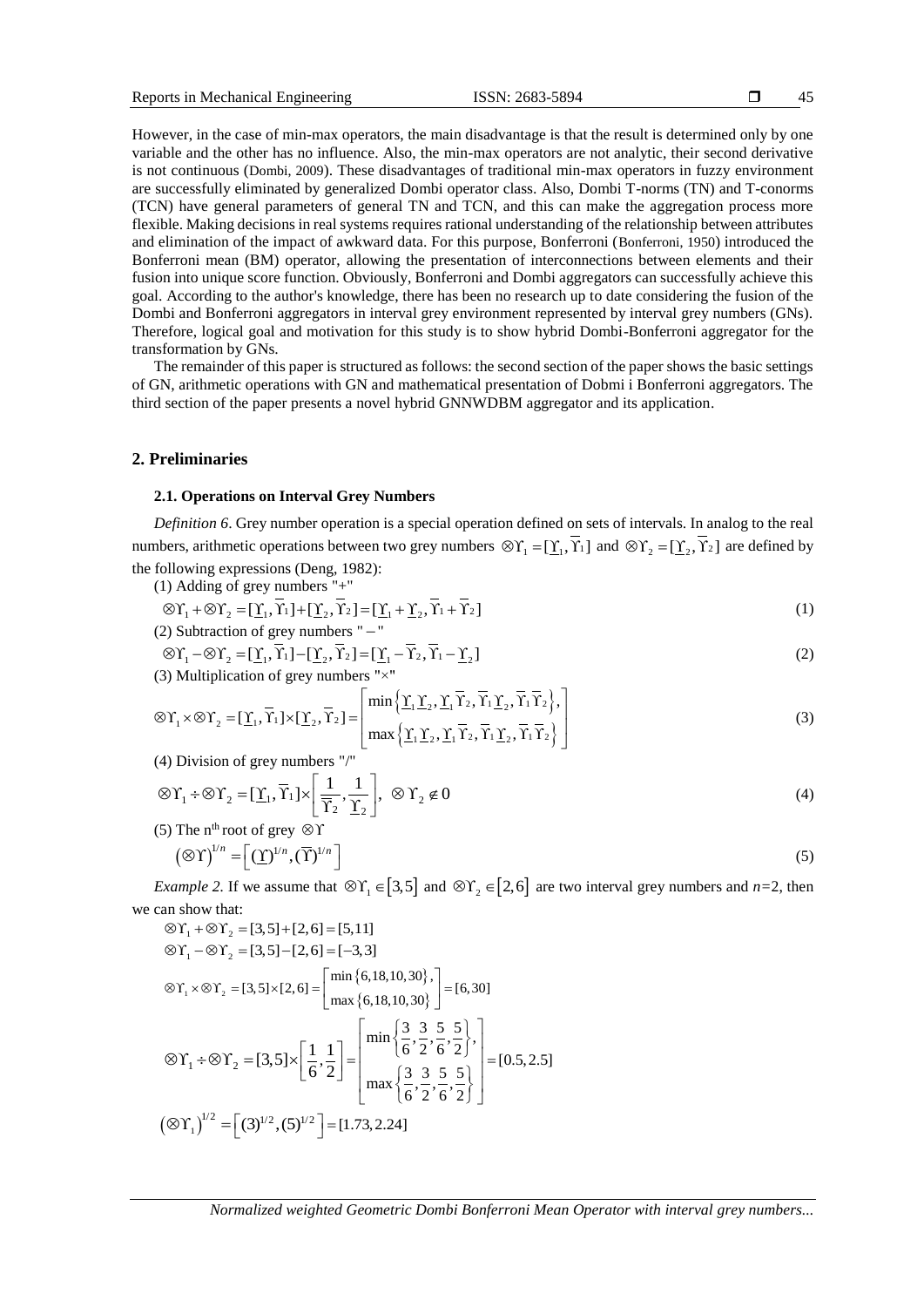#### **2.2. Bonferroni mean operator**

*Definition* 1 (Bonferroni, 950): Let 
$$
(a_1, a_2, ..., a_n)
$$
 be a set of non-negative numbers and  $p, q \ge 0$ . If  
\n
$$
BM^{p,q}(a_1, a_2, ..., a_n) = \left(\frac{1}{n(n-1)} \sum_{\substack{i,j=1 \ i \neq j}}^n a_i^p a_j^q\right)^{\frac{1}{p+q}}
$$
\n(6)

then *BM<sup>p</sup>*,*<sup>q</sup>* is called a Bonferroni mean (BM) operator.

*Definition* 4 (Sun & Liu, 2013): Let 
$$
(a_1, a_2,..., a_n)
$$
 be a set of non-negative numbers and  $p,q \ge 0$ . If  
\n
$$
NWGBM^{p,q}(a_1, a_2,..., a_n) = \frac{1}{p+q} \prod_{i,j=1}^n (pa_i + qa_j)^{\frac{w_i w_j}{1-w_i}}
$$
\n(7)

Then *NWGBMp,q* is called a normalized weighted geometric BM (NWGBM) operator.

#### **2.3. Dombi operations of GN**

*Definition 2*. Let *p* and *q* be any two real numbers. Then, the Dombi *T*-norm and *T*-conorm between *p* and *q* are defined as follows (Dombi, 2009):

$$
O_D(p,q) = \frac{1}{1 + \left\{ \left( \frac{1-p}{p} \right)^{\rho} + \left( \frac{1-q}{q} \right)^{\rho} \right\}^{1/\rho}}
$$
\n
$$
O_D^c(p,q) = 1 - \frac{1}{\left( \left( \frac{1-p}{p} \right)^{\rho} + \left( \frac{1-q}{q} \right)^{\rho} \right)^{1/\rho}}
$$
\n(9)

$$
O_p^c(p,q) = 1 - \frac{1}{1 + \left\{ \left( \frac{p}{1-p} \right)^{\rho} + \left( \frac{q}{1-q} \right)^{\rho} \right\}^{1/\rho}}
$$
\n
$$
(9)
$$

where  $\rho > 0$  and  $(p,q) \in [0,1]$ .

According to the Dombi *T*-norm i *T*-conorm, we define the Dombi operations of grey numbers (GN).

*Definition 3*. Suppose  $\otimes \varphi_1 = [\varphi_1, \varphi_1]$  and  $\otimes \varphi_2 = [\varphi_2, \varphi_2]$  are two GN,  $\rho, \gamma > 0$  and let it be

$$
f\left(\otimes\varphi_{i}\right) = \left[f\left(\underline{\varphi}_{i}\right), f\left(\overline{\varphi}_{i}\right)\right] = \left[\frac{\underline{\varphi}_{i}}{\sum_{i=1}^{n} \underline{\varphi}_{i}}, \frac{\overline{\varphi}_{i}}{\sum_{i=1}^{n} \overline{\varphi}_{i}}\right]
$$
 grey function, then some operational laws of grey numbers

(1) Addition "+"

based on the Dombi *T*-norm and *T*-conorm can be defined as follows  
\n(1) Addition "
$$
+
$$
"  
\n
$$
\otimes \varphi_1 + \otimes \varphi_2 = \begin{bmatrix}\n\sum_{j=1}^2 \varphi_j - \frac{\sum_{j=1}^2 \varphi_j}{1 + \left\{\left(\frac{f(\varphi_1)}{1 - f(\varphi_1)}\right)^\rho + \left(\frac{f(\varphi_2)}{1 - f(\varphi_2)}\right)^\rho\right\}^{1/\rho}} \\
\sum_{j=1}^2 \varphi_j - \frac{\sum_{j=1}^2 \varphi_j}{1 + \left\{\left(\frac{f(\varphi_1)}{1 - f(\varphi_1)}\right)^\rho + \left(\frac{f(\varphi_2)}{1 - f(\varphi_2)}\right)^\rho\right\}^{1/\rho}} \\
\vdots\n\end{bmatrix}
$$
\n(10)  
\n(2) Multiplication " $\times$ "

(2) Multiplication "×"

(2) Multiplication "
$$
\times
$$
"  
\n
$$
\otimes \varphi_1 \times \otimes \varphi_2 = \left[ \frac{\sum_{j=1}^2 \varphi_j}{1 + \left\{ \left( \frac{1 - f(\varphi_1)}{f(\varphi_1)} \right)^\rho + \left( \frac{1 - f(\varphi_2)}{f(\varphi_2)} \right)^\rho \right\}^{\frac{1}{\rho}}}, \frac{\sum_{j=1}^2 \overline{\varphi}_j}{1 + \left\{ \left( \frac{1 - f(\overline{\varphi}_1)}{f(\overline{\varphi}_1)} \right)^\rho + \left( \frac{1 - f(\overline{\varphi}_2)}{f(\overline{\varphi}_1)} \right)^\rho \right\}^{\frac{1}{\rho}} \right] (11)
$$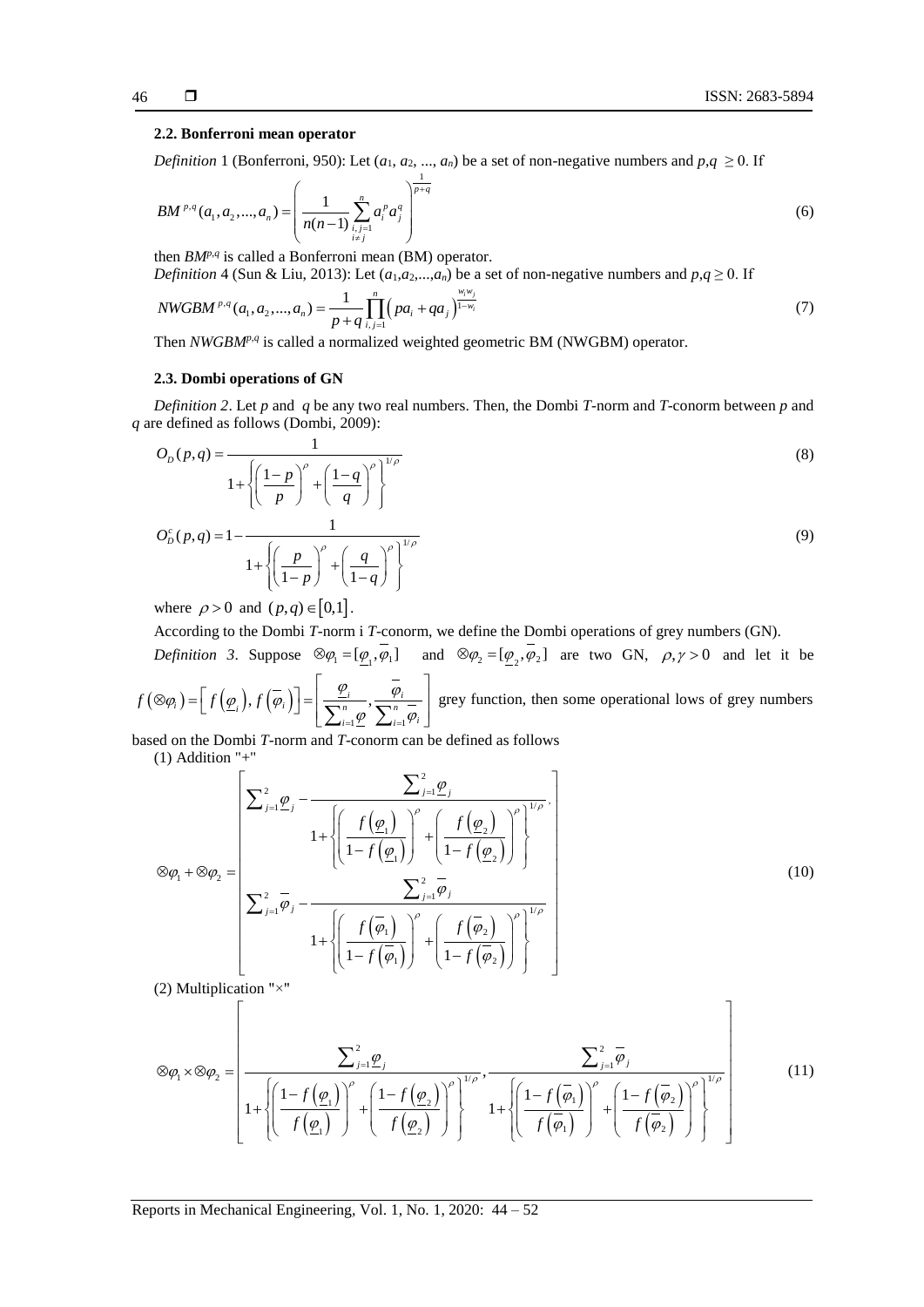$$
\Box \qquad 47
$$

(3) Scalar multiplication, where 
$$
\gamma > 0
$$
  
\n
$$
\gamma \otimes \varphi_1 = \left[ \underbrace{\varphi_1 - \frac{\varphi_1}{1 + \left\{ \gamma \left( \frac{\varphi_1}{1 - \varphi_1} \right)^{\rho} \right\}^{\frac{1}{\rho}} \cdot \varphi_1 - \frac{\overline{\varphi_1}}{1 + \left\{ \gamma \left( \frac{\overline{\varphi_1}}{1 - \overline{\varphi_1}} \right)^{\rho} \right\}^{\frac{1}{\rho}}}}_{1 + \left\{ \gamma \left( \frac{\overline{\varphi_1}}{1 - \overline{\varphi_1}} \right)^{\rho} \right\}^{\frac{1}{\rho}} \right]
$$
\n(4) Power, where  $\gamma > 0$   
\n
$$
\left\{ \otimes \varphi_1 \right\}^{\gamma} = \left[ \frac{\underline{\varphi_1}}{1 + \left\{ \gamma \left( \frac{1 - \underline{\varphi_1}}{ \underline{\varphi_1}} \right)^{\rho} \right\}^{\frac{1}{\rho}} \cdot \frac{\overline{\varphi_1}}{1 + \left\{ \gamma \left( \frac{1 - \overline{\varphi_1}}{ \overline{\varphi_1}} \right)^{\rho} \right\}^{\frac{1}{\rho}} \right]}
$$
\n(13)

# **3. Normalized weighted geometric Dombi Bonferroni mean operator with grey numbers**

Based on the GN operators (10)-(13) we propose the GN Normalized Weighted Dombi Bonferroni mean (GNNWDBM) operator.

Theorem 1. Let it be  $\otimes a_j = [a_j, a_j]$ ;  $(j = 1, 2, ..., n)$ , collection of GNs in R, then GNNWDBM operator is defined as follows

Hence as follows  
\n*GNNWDBM p*<sub>4</sub>,*p* (⊗*a*<sub>1</sub>, ∘*a*<sub>2</sub>, …, ⊗*a*<sub>n</sub>) =  
\n
$$
= \frac{1}{p+q} \prod_{i,j=1}^{n} \left( p \otimes a_i + q \otimes a_j \right)^{\frac{w_i w_j}{1-w_i}}
$$
\n
$$
\sum_{i=1}^{n} \frac{a_i}{a_i} = \frac{\sum_{i=1}^{n} a_i}{\prod_{\substack{(p+q)w_i w_j \\ \text{if } p \text{ is odd, } p \text{ is odd, } p \text{ is odd, } p \text{ is odd, } p \text{ is even, } p \text{ is odd, } p \text{ is even, } p \text{ is even, } p \text{ is even, } p \text{ is even, } p \text{ is even, } p \text{ is even, } p \text{ is even, } p \text{ is even, } p \text{ is even, } p \text{ is even, } p \text{ is even, } p \text{ is even, } p \text{ is even, } p \text{ is even, } p \text{ is even, } p \text{ is even, } p \text{ is even, } p \text{ is even, } p \text{ is even, } p \text{ is even, } p \text{ is even, } p \text{ is even, } p \text{ is even, } p \text{ is even, } p \text{ is even, } p \text{ is even, } p \text{ is even, } p \text{ is even, } p \text{ is even, } p \text{ is even, } p \text{ is even, } p \text{ is even, } p \text{ is even, } p \text{ is even, } p \text{ is even, } p \text{ is even, } p \text{ is even, } p \text{ is even, } p \text{ is even, } p \text{ is even, } p \text{ is even, } p \text{ is even, } p \text{ is even, } p \text{ is even, } p \text{ is even, } p \text{ is even, } p \text{ is even, } p \text{ is even, } p \text{ is even, } p \text{ is even, } p \text{ is even, } p \text{ is even, } p \text{ is even, } p \text{ is even, } p \text{ is even, } p \text{ is even, } p \text{ is even, } p \text{ is even, } p \text{ is even, } p \text{ is even, } p \text{ is even, } p \text{ is even, } p \text{ is even, } p \text{ is even,
$$

Proof: We need to prove the Eq. (14) is kept. According to the operational laws of GNs, we get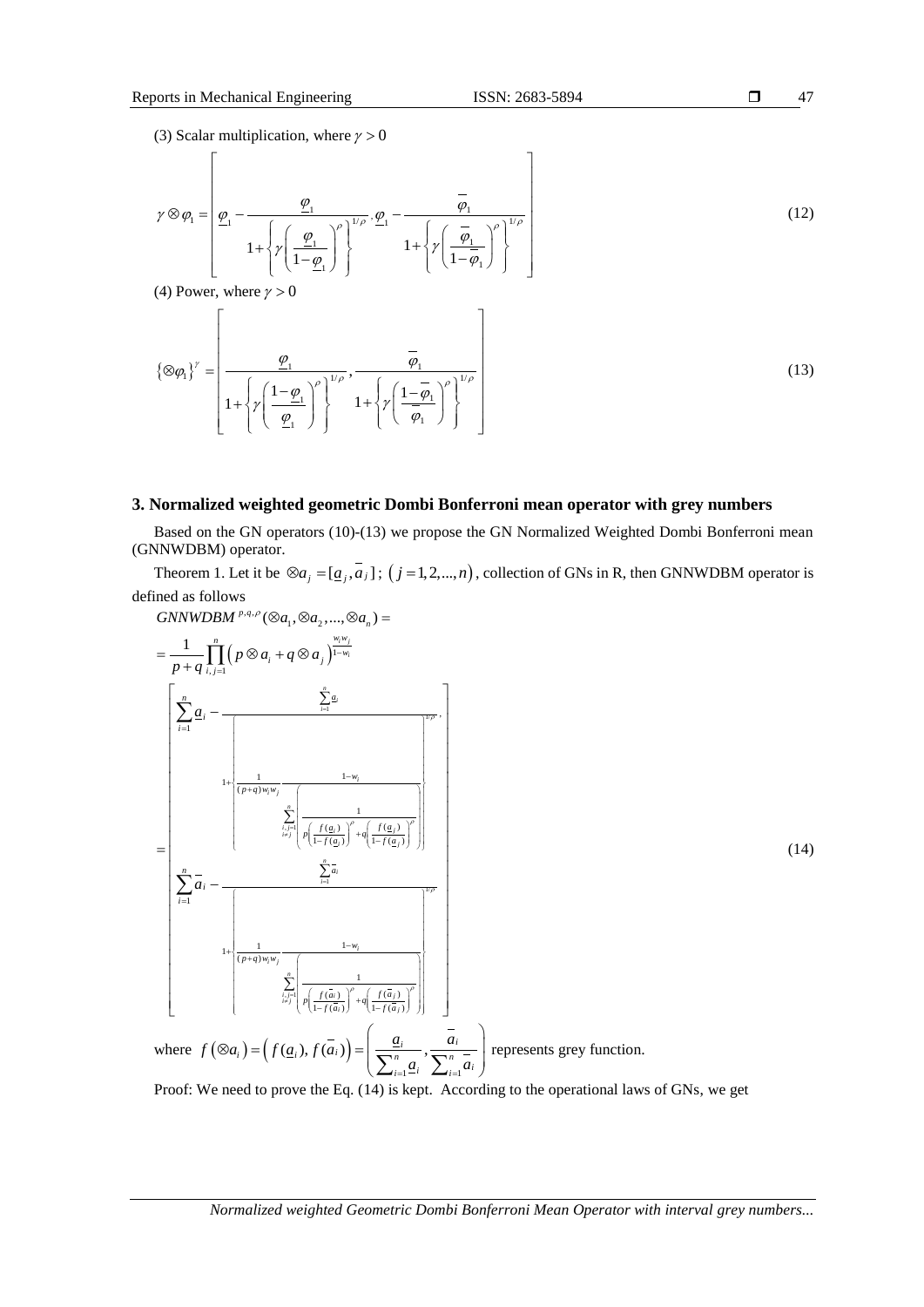$$
pa_{i} = \left[ \underbrace{a_{i} - \frac{a_{i}}{p\left(\frac{f(a_{i})}{1 - f(a_{i})}\right)^{1/p}}, \overline{a}_{i} - \frac{\overline{a}_{i}}{p\left(\frac{f(\overline{a}_{i})}{1 - f(\overline{a}_{i})}\right)^{1/p}} \right],
$$
\n
$$
qa_{i} = \left[ \underbrace{a_{i} - \frac{a_{i}}{q\left(\frac{f(a_{i})}{1 - f(a_{i})}\right)^{1/p}}, \overline{a}_{i} - \frac{\overline{a}_{i}}{q\left(\frac{f(\overline{a}_{i})}{1 - f(\overline{a}_{i})}\right)^{1/p}} \right]
$$
\nand\n
$$
\left[ \underbrace{a_{i} + a_{j} - \frac{a_{i} + a_{j}}{1 + \left\{p\left(\frac{f(a_{i})}{1 - f(a_{i})}\right)^{p} + q\left(\frac{f(a_{j})}{1 - f(a_{j})}\right)^{p}\right\}^{1/p}}_{p \otimes a_{i} + \otimes a_{j} = \left[ \overline{a_{i} + a_{j}} - \frac{\overline{a}_{i} + \overline{a}_{j}}{1 + \left\{p\left(\frac{f(\overline{a}_{i})}{1 - f(\overline{a}_{i})}\right)^{p} + q\left(\frac{f(\overline{a}_{j})}{1 - f(\overline{a}_{j})}\right)^{p}\right\}^{1/p} \right]
$$
\nfurther we get

further we get

further we get  
\n
$$
\left(p \otimes a_i + \otimes a_j\right)^{\frac{w_i w_j}{1 - w_i}} = \begin{bmatrix} \frac{a_i + a_j}{1 + \left|\frac{1}{1 - w_i}\frac{w_i w_j}{p\left(\frac{1 - f(a_i)}{f(a_i)}\right)^p + q\left(\frac{1 - f(a_j)}{f(a_j)}\right)^p\right|}} \\ \frac{1}{1 + \left|\frac{1}{1 - w_i}\frac{w_i w_j}{p\left(\frac{1 - f(\overline{a}_i)}{f(\overline{a}_i)}\right)^p + q\left(\frac{1 - f(\overline{a}_j)}{f(\overline{a}_j)}\right)^p\right|}} \end{bmatrix}
$$

Thereafter,

Thereafter,

\n
$$
\left[\frac{\sum_{p \mid \frac{f(z)}{f(a_i)}}^{p \mid \frac{f(z)}{f(a_i)}} + q \left(\frac{\sum_{i=1}^{n} a_i}{f(a_i)}\right) \mid \right]}{1 + \left\{\frac{w_i w_j}{1 - w_i} \sum_{\substack{i,j=1 \\ i \neq j}}^{n} \left(\frac{1}{p \left(\frac{1 - f(a_i)}{f(a_i)}\right)^{\rho} + q \left(\frac{1 - f(a_j)}{f(a_j)}\right)^{\rho}\right\}}\right\}^{1/\rho}}
$$
\n
$$
\left[\frac{\prod_{\substack{i,j=1 \\ i \neq j}}^{n} \left(p \otimes a_i + \otimes a_j\right)^{\frac{w_i w_j}{1 - w_j}}}{1 + \left\{\frac{w_i w_j}{1 - w_i} \sum_{\substack{i,j=1 \\ i \neq j}}^{n} \left(\frac{1}{p \left(\frac{1 - f(a_i)}{f(a_i)}\right)^{\rho} + q \left(\frac{1 - f(a_j)}{f(a_j)}\right)^{\rho}\right)}\right\}^{1/\rho}}
$$
\nThe form (n)

Therefore,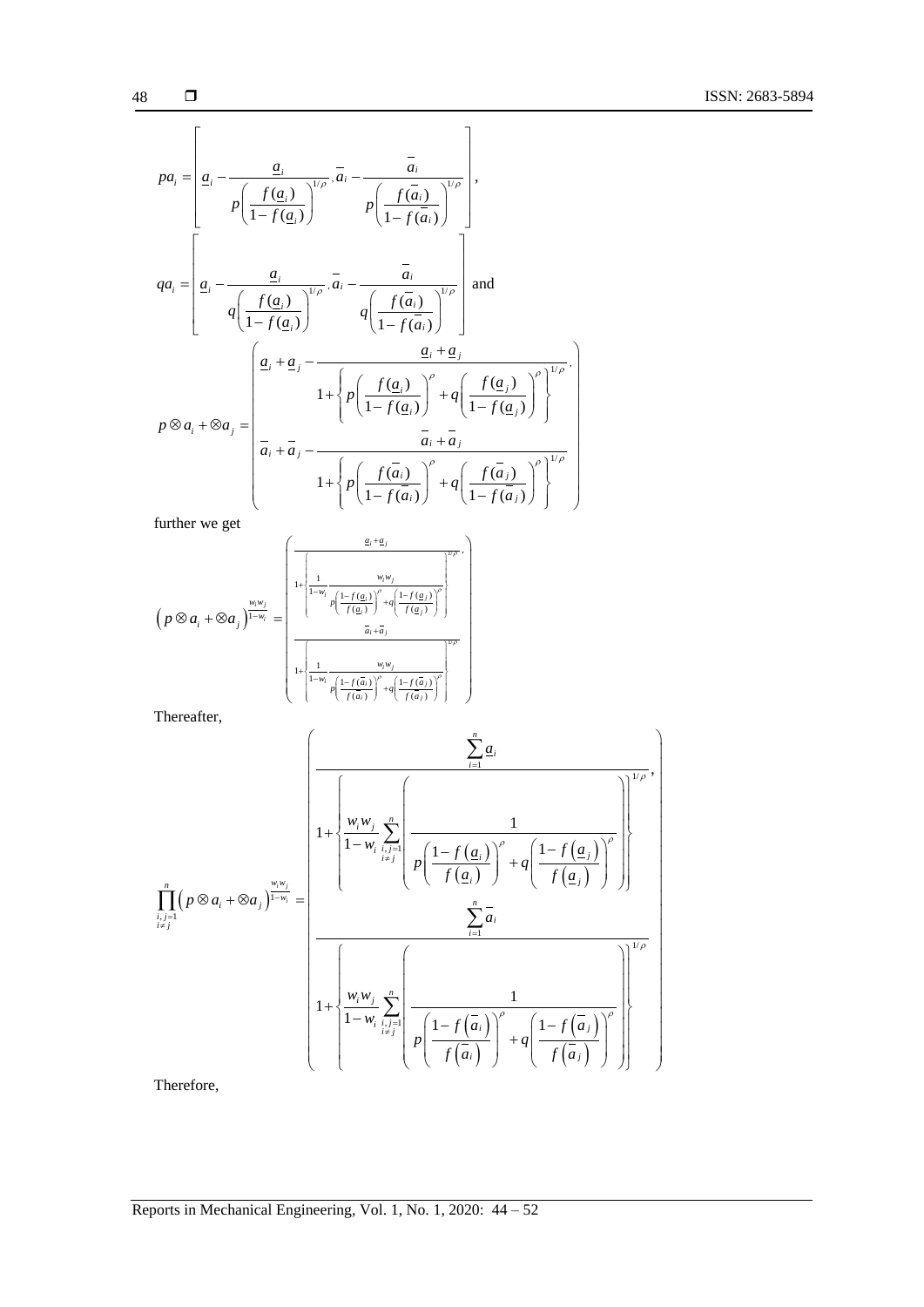

Theorem 2 (Idempotency): Let it be  $\otimes a_j = [a_j, a_j]$ ;  $(j=1,2,...,n)$ , collection of GNs in R, then, if Theorem 2 (Idempotency): Let it be  $\otimes a_j = [a_j, a_j]$ ;  $(j = 1, 2, ..., n)$ , collection of GN<br>  $\otimes a_i = \otimes a$ , then *GNNWDBM*  $^{p,q,p}(\otimes a_1, \otimes a_2, ..., \otimes a_n) = GNNWDBM^{p,q,p}(\otimes a, \otimes a, ..., \otimes a)$ .

*Proof*: Since  $\otimes a_i = \otimes a$ , i.e.  $\underline{a_i} = \underline{a}$ ,  $a_i = a$  then *Proof:* Since  $\otimes a_i = \otimes a$ , i.e.  $\underline{a}_i = \underline{a}$ ,  $\overline{a}_i = \overline{a}$  then<br>GNNWDBM<sup>p=1,q=1,p=1</sup>( $\otimes a_1, \otimes a_2, ..., \otimes a_n$ ) = ( $\otimes a, \otimes a, ..., \otimes a$ )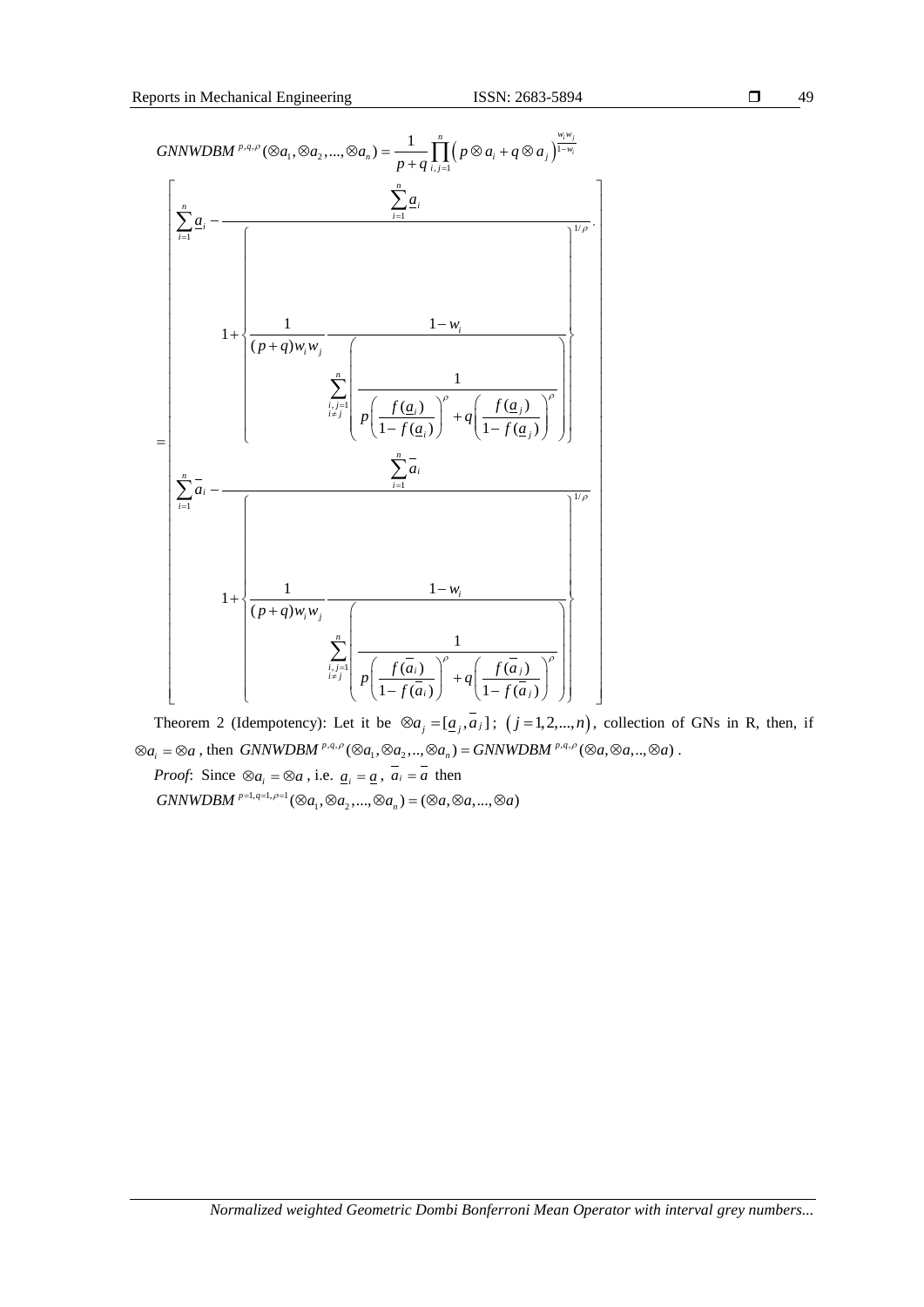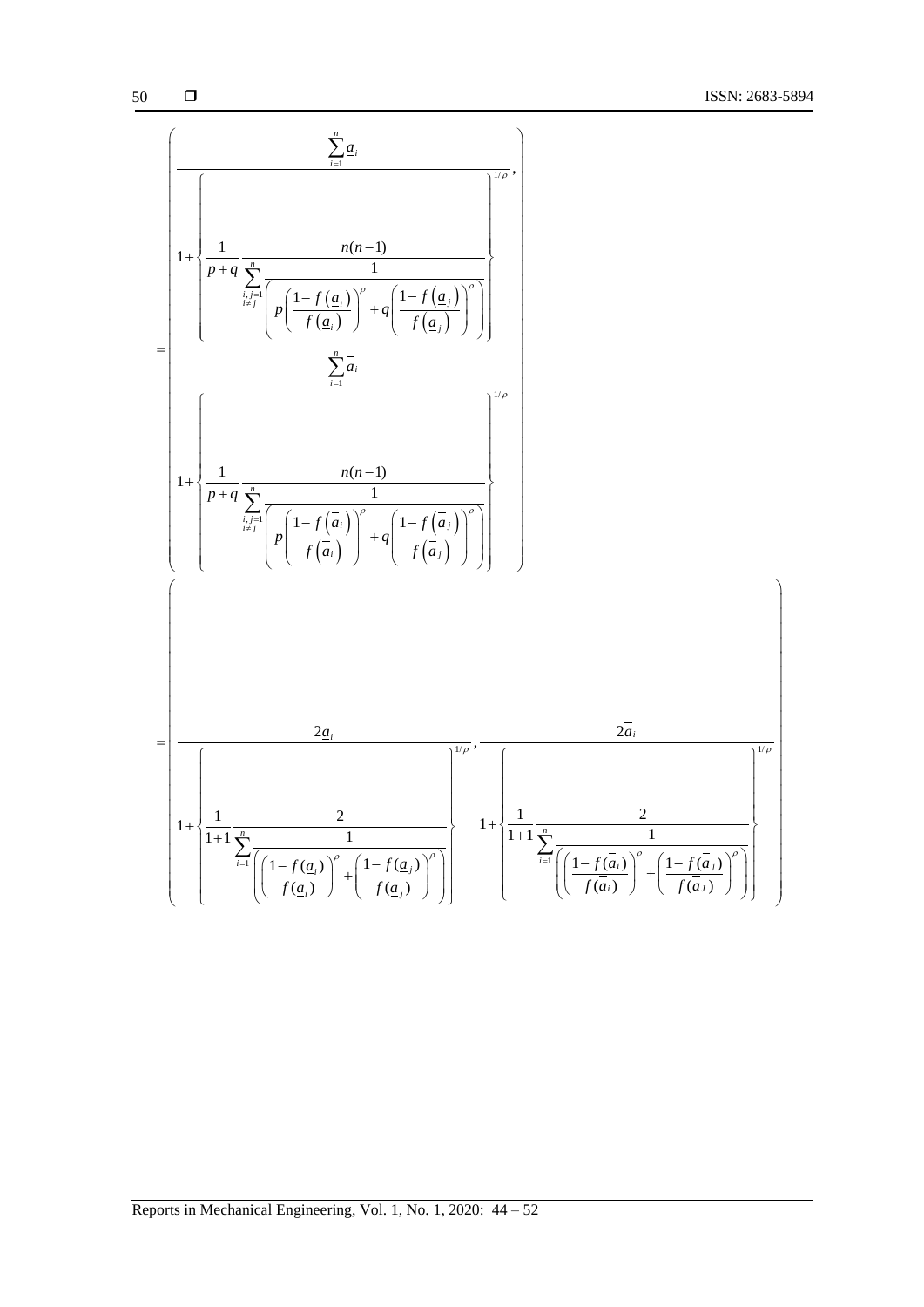51



The proof of Theorem 2 is completed.

Theorem 3 (Boundedness): Let it be  $\otimes a_j = [a_j, a_j]$ ;  $(j=1,2,...,n)$ , collection of GNs in R, let  $\otimes a^- = (\min \underline{a}_j, \min \overline{a}_j)$  and  $\otimes a^+ = (\max \underline{a}_j, \max \overline{a}_j)$  then<br>  $\otimes a^- \leq GNNWDBM^{p,q,p}(\otimes a_1, \otimes a_2, ..., \otimes a_n) \leq \otimes a^+$ .  $\epsilon$  CNNUDRM  $^{p,q,p}$  ( $\otimes$ 

$$
\otimes a \leq G/NNWDBM \qquad (\otimes a_1, \otimes a_2, ..., \otimes a_n) \leq \otimes a
$$

 $\otimes a \leq GNNWDBM$   $^{p,q,p}(\otimes a_1, \otimes a_2, ..., \otimes a_n) \leq \otimes a'$ .<br>Proof: Let  $\otimes a^- = \min(\otimes a_1, \otimes a_2, ..., \otimes a_n) = (\min \underline{a}_j, \min \overline{a}_j)$  and

Froot. Let  $\otimes a$  =  $\min(\otimes a_1, \otimes a_2, ..., \otimes a_n) = (\max a_j, \max a_j)$ . Then, it can be stated that  $\underline{a}^- = \min_j(\underline{a}_j)$ ,  $\otimes a^+ = \max(\otimes a_1, \otimes a_2, ..., \otimes a_n) = (\max \underline{a}_j, \max \overline{a}_j)$ . Then, it can be stated that  $\underline{a}^- = \min_j(\underline{a}_j)$ , *j*

 $\overline{a}$  = min( $\overline{a}$ *j*),  $\underline{a}$  + = max( $\underline{a}$ *j*) and  $\overline{a}$  + = max( $\overline{a}$ *j*). Based on that, the following inequalities can be formulated:  $\otimes a^- \leq \otimes a_j \leq \otimes a^+; \min_j(\underline{a}_j) \leq \underline{a}_j \leq \max_j(\underline{a}_j);$  $\min_i(\overline{a}_j) \leq \overline{a}_j \leq \max_i(\overline{a}_j);$ 

*j j*

According to the inequalities shown above, it can be concluded that According to the inequalities shown<br>  $\otimes a^- \leq GNNWDBM^{p,q,p}(\otimes a_1, \otimes a_2, ..., \otimes a_n) \leq \otimes a^+$  holds.

Theorem 4 (Commutativity): Let the grey set  $(\otimes a_1, \otimes a_2, ..., \otimes a_n)$  be any permutation of  $(\otimes a_1, \otimes a_2, ..., \otimes a_n)$ .<br>Then *GNNWDBM*<sup>p,q,p</sup>( $\otimes a_1, \otimes a_2, ..., \otimes a_n$ ) = *GNNWDBM*<sup>p,q,p</sup>( $\otimes a_1, \otimes a_2, ..., \otimes a_n$ ). Then GNNWDBM<sup>p,q,p</sup>( $\otimes a_1, \otimes a_2, ..., \otimes a_n$ ) = GNNWDBM<sup>p,q,p</sup>( $\otimes a_1, \otimes a_2, ..., \otimes a_n$ ).

*Proof*: This property is obvious.

*Example*. While buying a car, the buyer applies four criteria for the evaluation of the alternative (the car): Quality (C1), Price (C2), Safety (C3) and Comfort (C4). The criteria for alternative A1 are presented with interval grey numbers  $\otimes a_1 = [2, 4], \otimes a_2 = [3, 5], \otimes a_3 = [3, 5]$  and  $\otimes a_4 = [2, 4], \quad p = q = p = 1$  and  $w_j = (0.18, 0.32, 0.33, 0.17)$ . Then, by application of GNNWDBM we can obtain utility function for alternative A1 as follows:

 $GNNWDBM<sub>w</sub><sup>1,1,1</sup>$  {[2,4];[3,5];[3,5];[2,4]} =